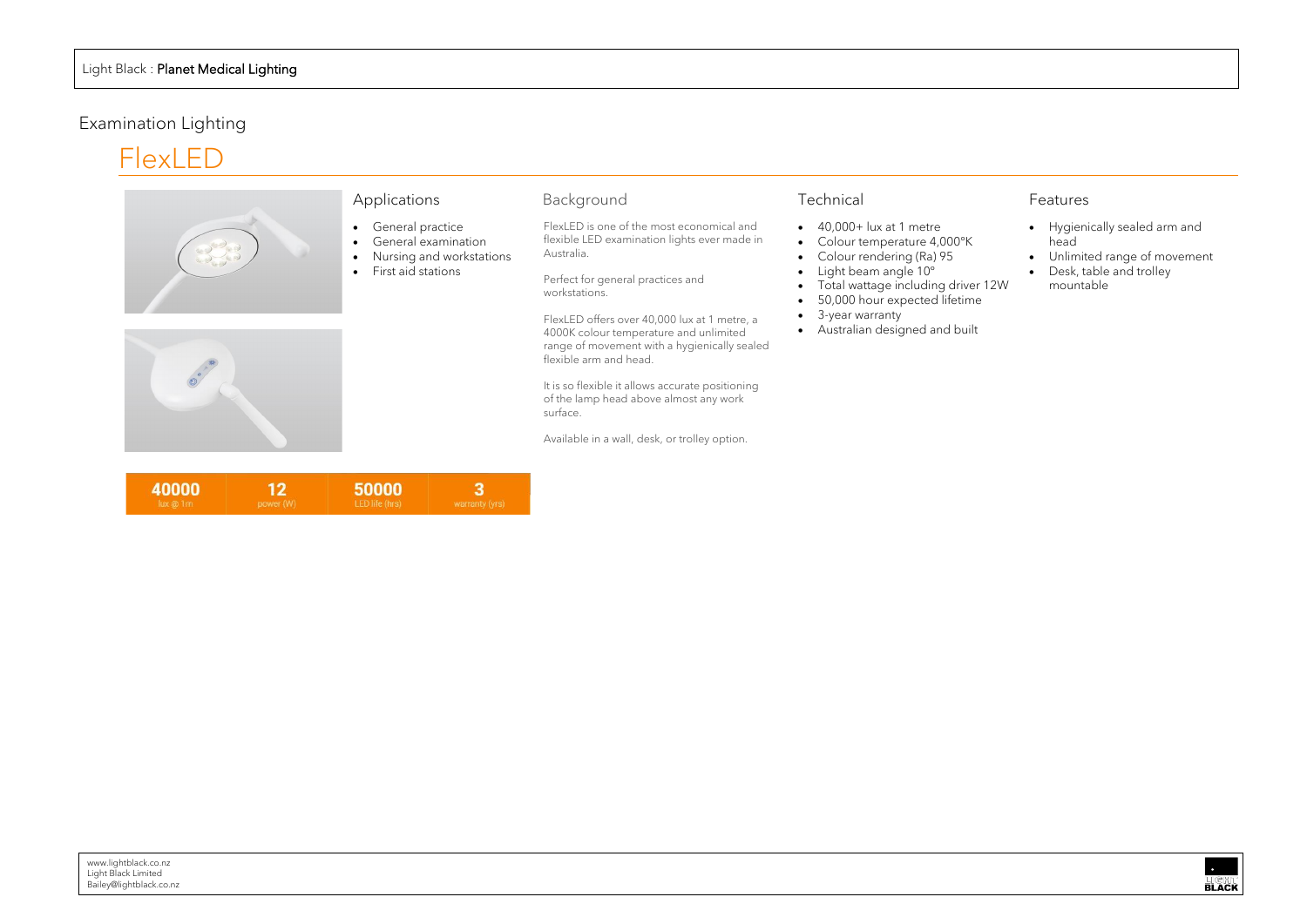# ULED

It comes with an impressive 5-year warranty with industry-leading support and is available

|                                      | Applications                                                                                                                                                                 | Background                                                                                                                                                                                                                                                                                                                                                                                                     | Technical                                                                                                                                                                                                                                                                                                                                                                   |
|--------------------------------------|------------------------------------------------------------------------------------------------------------------------------------------------------------------------------|----------------------------------------------------------------------------------------------------------------------------------------------------------------------------------------------------------------------------------------------------------------------------------------------------------------------------------------------------------------------------------------------------------------|-----------------------------------------------------------------------------------------------------------------------------------------------------------------------------------------------------------------------------------------------------------------------------------------------------------------------------------------------------------------------------|
|                                      | Close examination<br>Intensive care<br>Recovery rooms<br>Dermatology<br>Aged care<br><b>General Practice</b><br>Outpatient<br>Consultant rooms<br>Gynaecological examination | ULED's incredible design story is steeped in<br>60 years medical lighting manufacture<br>experience combined with a decade of LED<br>lighting innovation.<br>ULED brings examination lighting into the<br>future.<br>Cost-effective yet built to last, ULED's<br>ingenious floating spring arm enables<br>intuitive and perfect positioning.<br>Its powerful yet cool beam provides 40,000+<br>lux at 1 metre. | 40,000+ lux at 1 metre<br>$\bullet$<br>Colour temperature 4,000°K<br>Colour rendering (Ra) 95<br>D10 270mm<br>$\bullet$<br>D50 125mm<br>COI compliant<br>$\bullet$<br>IP65 light head shaped for easy<br>cleaning/sterilisation<br>Total wattage including driver 14W<br>L70 50,000 hour expected lifetime<br>5-year warranty<br>Australian designed and built<br>$\bullet$ |
|                                      |                                                                                                                                                                              | ULED makes cleaning and operation easy<br>with a fully sealed and touch sensitive<br>membrane switch complete with 4 stage<br>dimming.                                                                                                                                                                                                                                                                         |                                                                                                                                                                                                                                                                                                                                                                             |
| 40000<br>14<br>lux @ 1m<br>power (W) | 5<br>50000<br>LED life (hrs)<br>warranty (yrs)                                                                                                                               | Plus, its push-to-release detachable light<br>head makes upgrade or maintenance<br>possible without a technician.                                                                                                                                                                                                                                                                                              |                                                                                                                                                                                                                                                                                                                                                                             |

ULED is effortless light – just as it should be.

Every ULED is designed, made, and tested in

our purpose-built Australian facility.

in a range of mount options.

- Quick release head
- Next-to-zero maintenance
- All metal construction for durability
- Mounting brackets for every application (ceiling, wall, extended wall and trolley mount)
- Large task area action zone (∅2100mm x 1850mm height adjustment)
- Minimum intrusion into the workspace
- Multi axis head rotation
- Retrofittable to UDP Planet Halogen Light mounts
- Light weight less than 5kg including ceiling mounts.
- Low operational cost
- Complies with AS/NZ IEC60601- 2-41 (Medical electrical equipment – Particular requirements for safety – Surgical luminaires and luminaires for diagnosis)
- Prompt supply of spare parts, technical service, and support

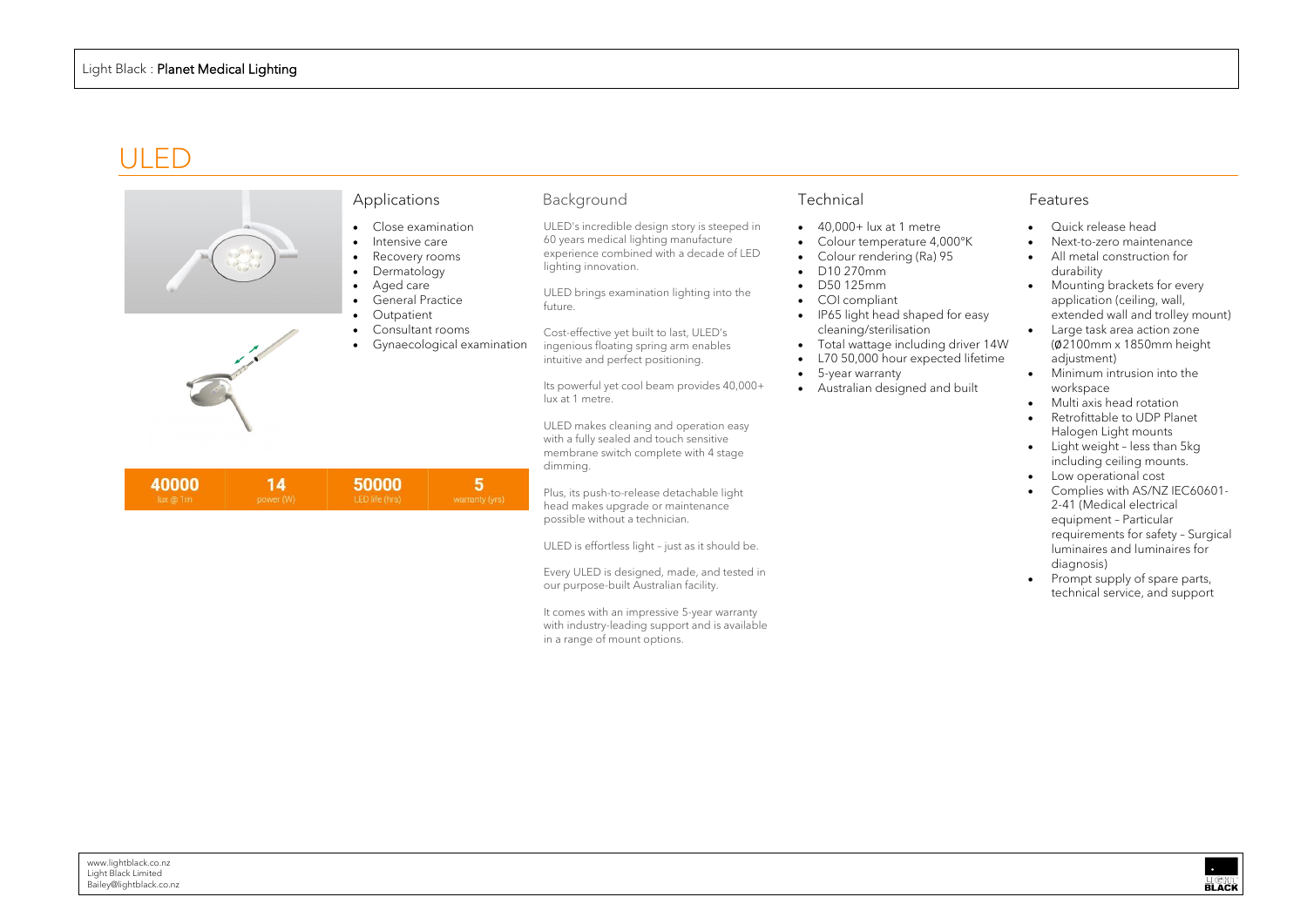# ULEDPlus



A Cardiac protected version (fully earthed) is

also available.

- Quick release head
- Next-to-zero maintenance
- All metal construction for durability
- Mounting brackets for every application (ceiling, wall, extended wall and trolley mount)
- Large task area action zone (∅2100mm x 1850mm height adjustment)
- Minimum intrusion into the workspace
- Multi axis head rotation
- Retrofittable to UDP Planet Halogen Light mounts
- Light weight less than 5kg including ceiling mounts.
- Low operational cost
- Complies with AS/NZ IEC60601- 2-41 (Medical electrical equipment – Particular requirements for safety – Surgical luminaires and luminaires for diagnosis)
- Prompt supply of spare parts, technical service, and support

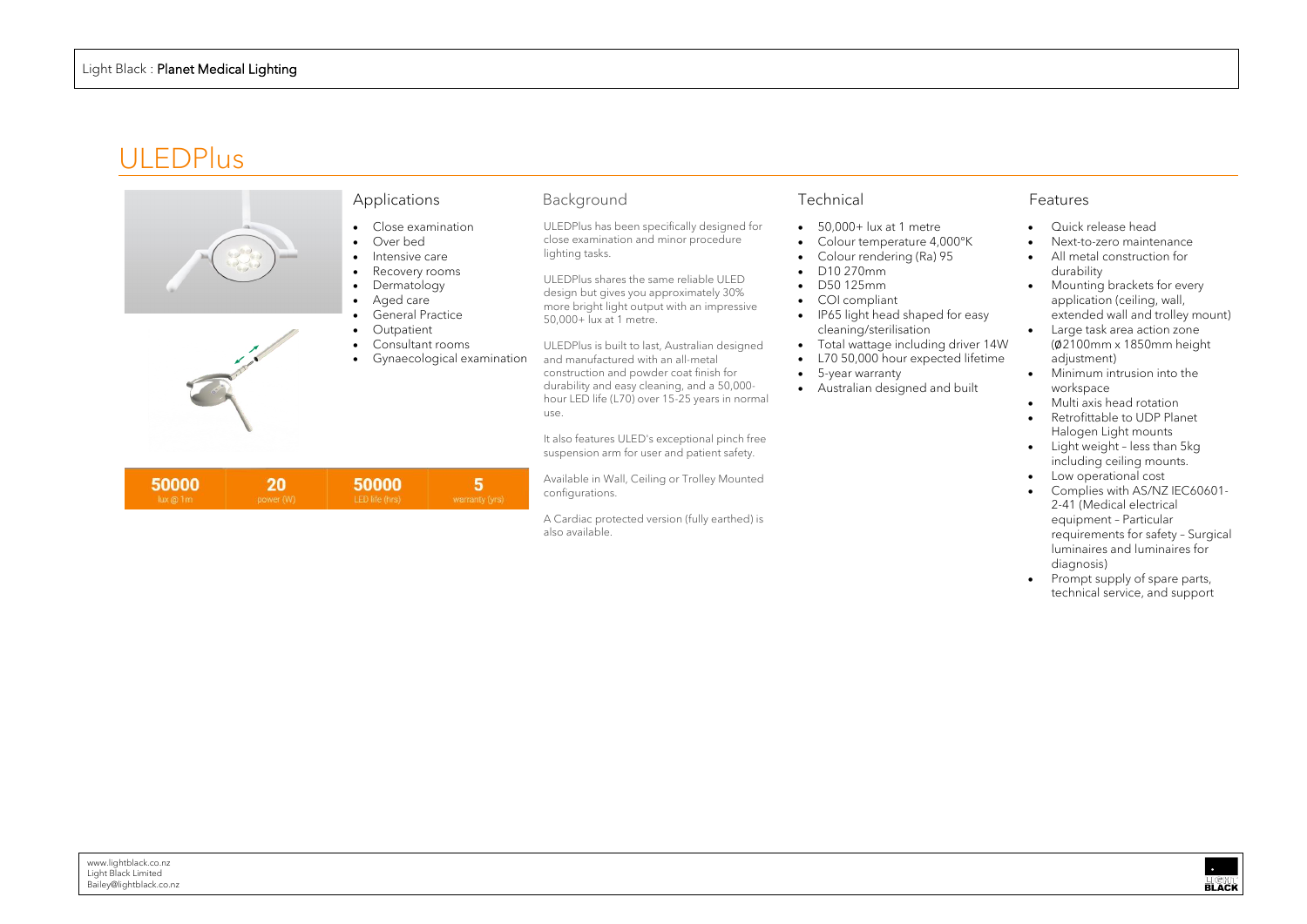- Minor procedure
- Pre- and Post-Operative Areas
- Emergency
- Intensive Care
- **Day Surgeries**
- High dependency bays
- Skin Cancer

# Minor Procedure Lighting

# Phantom



#### Applications

### Background

Delivering a cool and efficient 70,000+ lux at 1 metre, Phantom's sleek, lightweight design and large task area action zone make it perfect for a range of applications – and with only minimal intrusion to the task area.

Plus, Phantom's completely sealed IP65 head gives quick access to ON/OFF and 4 stage dimming control, providing easy operation.

Plus, its quick-release head is fully removable for technician-free maintenance.

Phantom offers an improved working environment, significantly reducing on-going maintenance with low operational costs and is a "greener" alternative to similar products.

|               | Quick release head                 |
|---------------|------------------------------------|
|               | Low operational cost and           |
|               | minimal maintenance                |
|               | All metal construction for         |
|               | durability                         |
|               | Large task area action zone        |
|               | $(Ø2100mm \times 1850mm$ height    |
|               | adjustment)                        |
| N             | Minimum intrusion into the         |
| $\Rightarrow$ | workspace                          |
|               | Multi axis head rotation           |
|               | 3 continuous rotation points       |
|               | Light weight - less than 11kg      |
|               | including ceiling mounts           |
|               | Complies with AS/NZ IEC60601-      |
|               | 2-41 (Medical electrical           |
|               | equipment - Particular             |
|               | requirements for safety - Surgical |

It's easy clean surfaces and removable handle allow superior infection control and its precise arm with multiple rotation points give you light positioning freedom and comes complete with an adjustable floating balance.

Designed to last, Phantom is 100% designed and manufactured in Australia for your confidence.

The Planet Medical Phantom is the solid-state medical light that needs to be experienced.

## Technical

- Powerful 70,000+ lux at 1 metre
- Colour temperature 4,000°K
- Colour rendering (Ra) 95
- D10 220mm
- D50 110mm
- COI compliant
- IP65 light head shaped for easy cleaning/sterilisation
- Total wattage including driver 31W
- L70 50,000 hour expected lifetime
- 5-year warranty
- Australian designed and built



| 70000  | 31        | 50000          |                |
|--------|-----------|----------------|----------------|
| lux@1m | power (W) | LED life (hrs) | warranty (yrs) |

| Features |
|----------|
|----------|

luminaires and luminaires for diagnosis) • Prompt supply of spare parts, technical service, and support

**BLACK**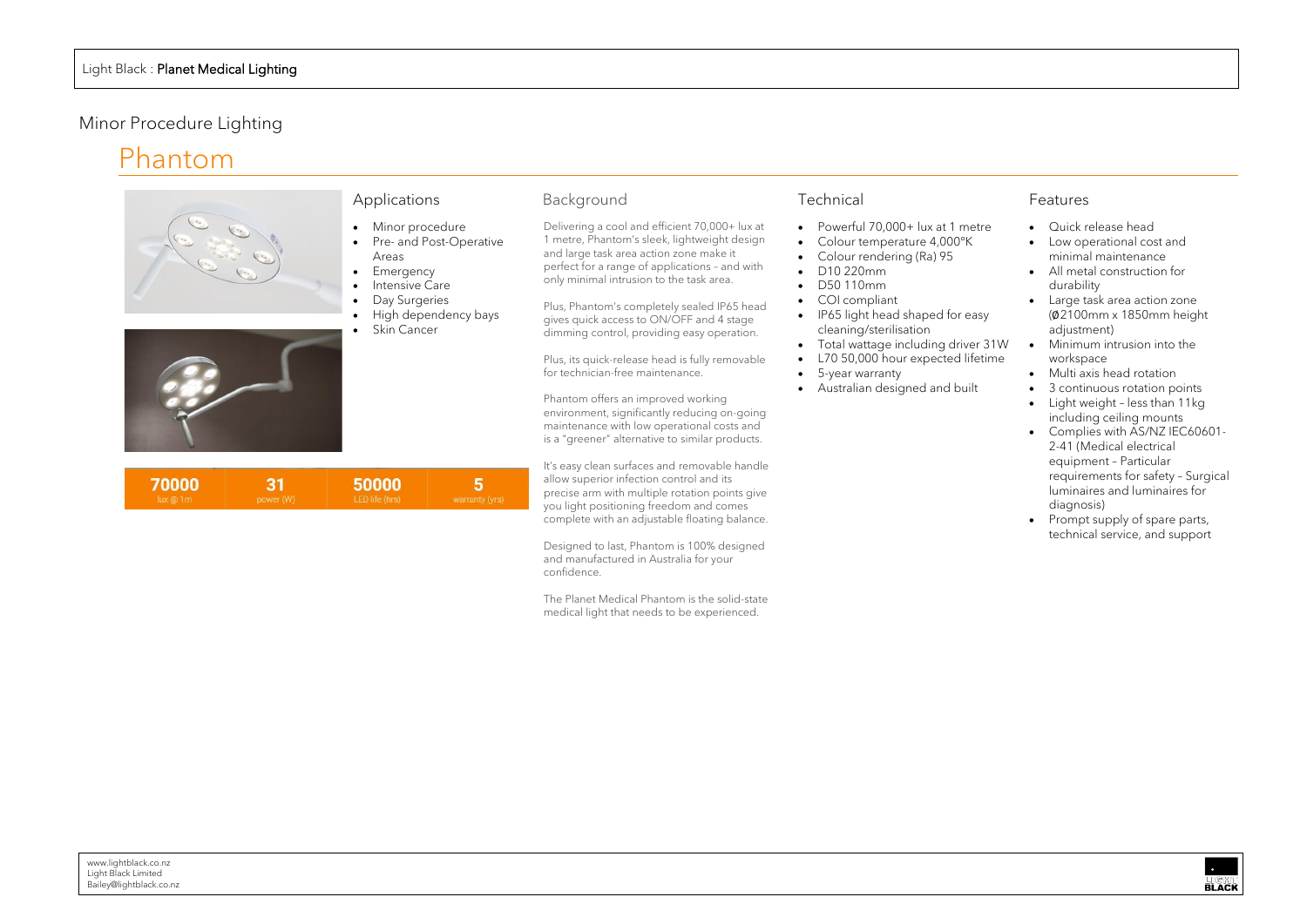# PentaLED 12



# Applications

- Pre- and post-operative
- areas
- Emergency areas
- Intensive care
- Day surgeries
- Women's health

| 100000 | 40        | 50000          |                |
|--------|-----------|----------------|----------------|
| ux@1m  | power (W) | LED life (hrs) | warranty (yrs) |

#### Background

The revolutionary Pentaled 12 is a procedure surgery light with fixed focus technology consisting of 12 elliptical parabolas uniformly reflecting the lights of the LEDs to eliminate any shadow formation from the operating field.

Available as a Pentaled 12 + Pentaled 12 dual light head. This Version is recommended to eliminate the additional shadows, in the operating area, during micro-surgical operations carried out by a team.

Ergonomically designed with no glare for the surgeons.

The Pentaled 12 has a low temperature operation and 360° rotation ensuring that it is suitable for a broad range of surgical procedures.

### Technical

- 100,000 lux at 1m
- Colour temperature 4,500°K
- Colour rendering (Ra) 96
- D10 160mm
- 60,000hour + expected lifetime
- Total wattage including driver 40W
- IEC 60601-2-41
- 3-year warranty

- Adjustable light intensity
- Low-temperature operation
- Autoclavable handle
- Ergonomic design
- 360° continuous movement
- Ultra-light structure,
- Fixed focus technology

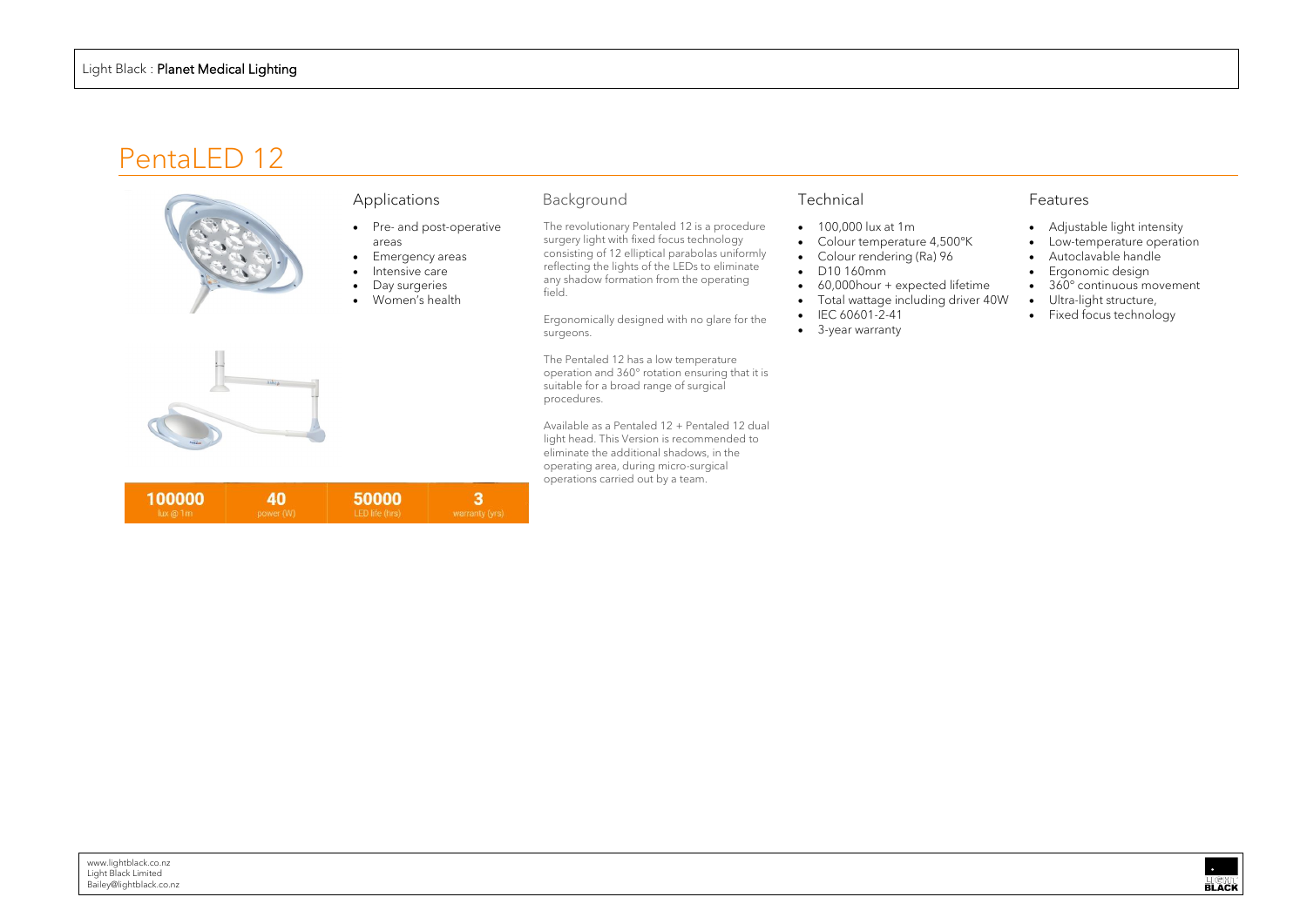# PentaLED 28



# Applications

- Pre- and post-operative areas
- Emergency areas
- Intensive care
- Minor day surgeries
- Women's health
- Treatment rooms



Background

#### The Pentaled 28 offers exceptional technical performance and great operating versatility.

The Pentaled28 differs from the Pentaled12 by having 28 LEDs with lens arranged in a radial pattern to reduce shadowing and

ensure three-dimensional lighting.

The high efficiency of the LED sources and the low current absorption permit obtaining very low IR emissions and a cold light in the operating field.

Focusing and light field adjustment are achieved by turning the central knob.

Through a digital membrane, the switch-on and switch-off functions can be accessed, the light intensity can be adjusted, and the colour temperature can be changed between 4500 and 5000°K.

### Technical

- 120,000 lux at 1m
- Colour temperature adjustable between 4,500 and 5,000°K
- Colour rendering (Ra) 96 at 4,500°K
- Colour rendering (Ra) 92 at 5,000°K
- D10 280mm
- 50,000hour + expected lifetime
- Total wattage including driver 100W
- IEC 60601-2-41
- 3-year warranty

| power<br><b><i><u>Property and the second second</u></i></b> | FD life (hrs)<br>--- | <b>THE WAY AND</b> |
|--------------------------------------------------------------|----------------------|--------------------|

- Adjustable light intensity
- Low-temperature operation
- Autoclavable handle • Ergonomic design
- 
- 
- 360° continuous movement
- Ultra-light structure,
- Manual focus adjustment

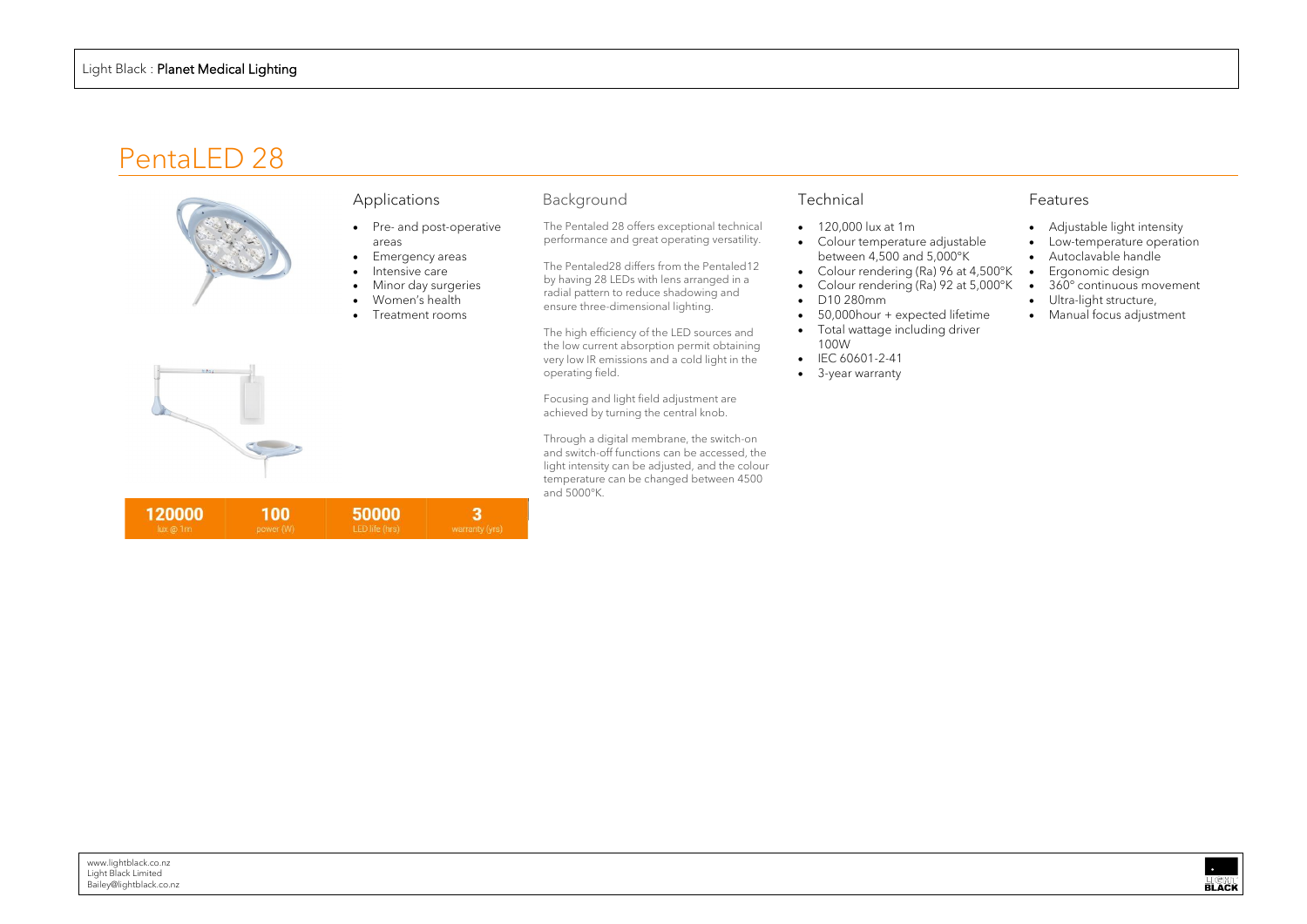# Minor Surgical Lighting

# Tris LED



#### Applications

- Emergency
- Resus
- Aesthetic
- Endoscopy/Angiography
- ENT/Ophthalmology
- Urology
- Gynaecology
- 130,000 lux at 1m
- Colour temperature 4,300°K
- Colour rendering (Ra) 96
- Adjustable light field diameter 260- 380mm
- 50,000hour + expected lifetime
- Total wattage including driver 70W
- 3-year warranty



| 130000 | 70        | 50000          |                |
|--------|-----------|----------------|----------------|
| lux@1m | power (W) | LED life (hrs) | warranty (yrs) |

# Background

The Tris-led has a large (40cm) reflector contains four modular beams, each with 7 LEDs arranged in a radial pattern to eliminate shadowing and provide a three-dimensional light.

### Technical

- Manual Diameter and focus adjustment
- Individually wired boards and modules ensures uninterrupted operation
- Autoclavable handle
- 

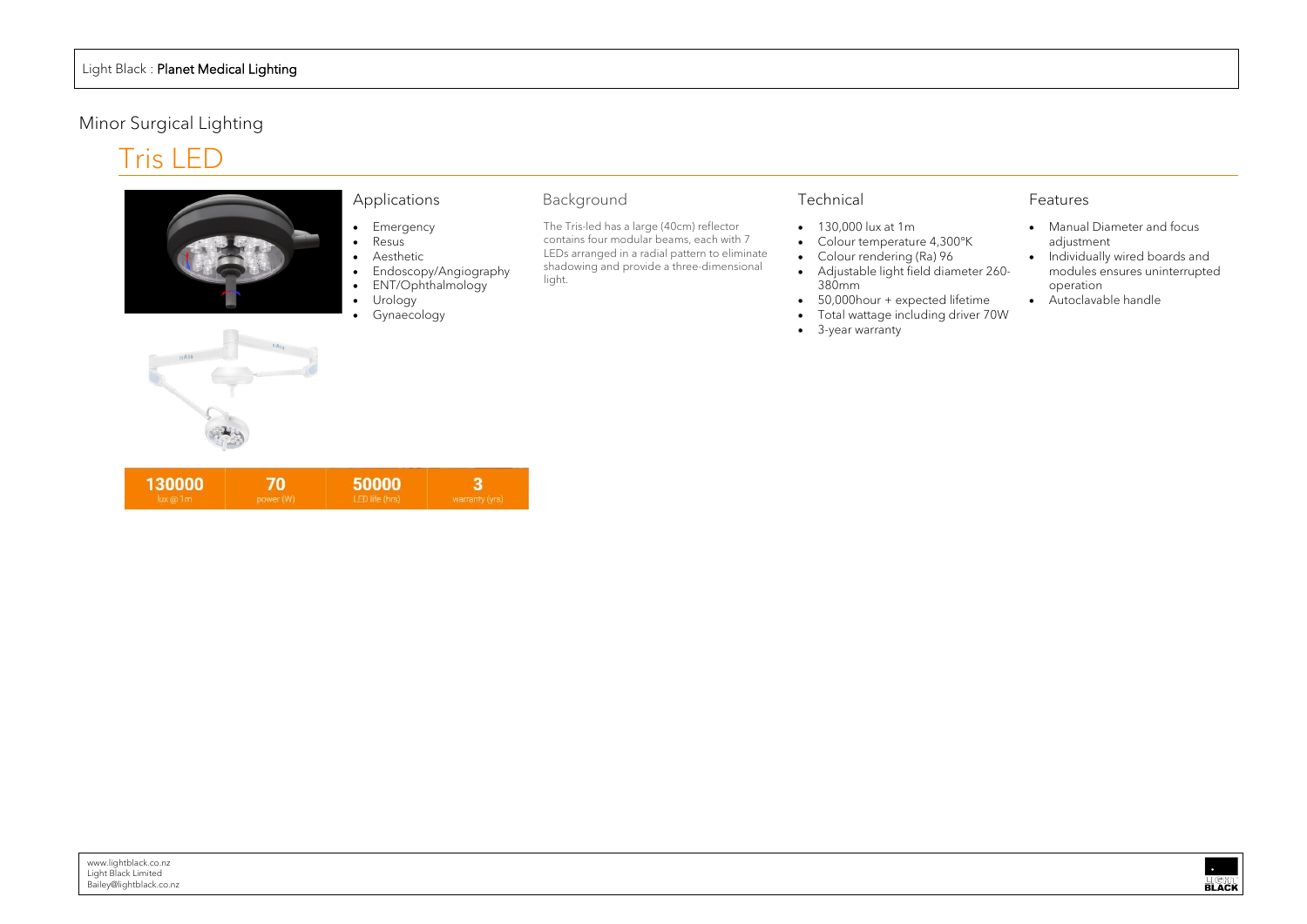# PentaLED 30E



#### Applications

- Emergency
- Resus
- Aesthetic
- Endoscopy/Angiography
- ENT/Ophthalmology
- Urology
- Gynaecology
- Day Procedures

| 160000 | 70        | 50000          |                |
|--------|-----------|----------------|----------------|
| lux@1m | power (W) | LED life (hrs) | warranty (yrs) |

### Background

PentaLED 30E forms part of the Rimsa Eseries range.

What sets this light apart in its class is its slimline profile and the E-view system. This is an innovative system allowing the surgeon to expand/narrow the illuminated operating field electronically, without altering the intensity of the light at the centre of the field (Ec).

The PentaLED 30E has 30 elliptical reflectors split into 6 modules, each containing 5 LEDs, providing up to 160,00 lux.

Like all Rimsa surgical lights it utilises an indirect beam ensuring a shadow free operating field.

Light intensity and colour temperature are adjustable using a membrane keyboard. PentaLED 30E offers both 4500K and 5000K.

The light is protected by a tempered ground glass diffuser screen and the precision engineered arm offers 360° rotation of the stable and lightweight arm.

Optional features include Back-up/UPS battery with automatic charger, SD TVCC camera, HD TVCC camera, IR remote control, wall control panel, arm and TFT video.

Available as dual head versions PentaLED 30E + PentaLED 30E; PentaLED 30E + PentaLED 81; PentaLED 30E + PentaLED 105.

## Technical

- 160,000 lux at 1m
- Colour temperature adjustable between 4,500 and 5,000°K
- Colour rendering (Ra) 96
- Adjustable light field diameter 260- 380mm • Autoclavable handle
- 50,000 hour + expected lifetime
- Total wattage including driver 70W
- 3-year warranty

- Electronic diameter adjustment
- Individually wired boards and modules ensures uninterrupted operation

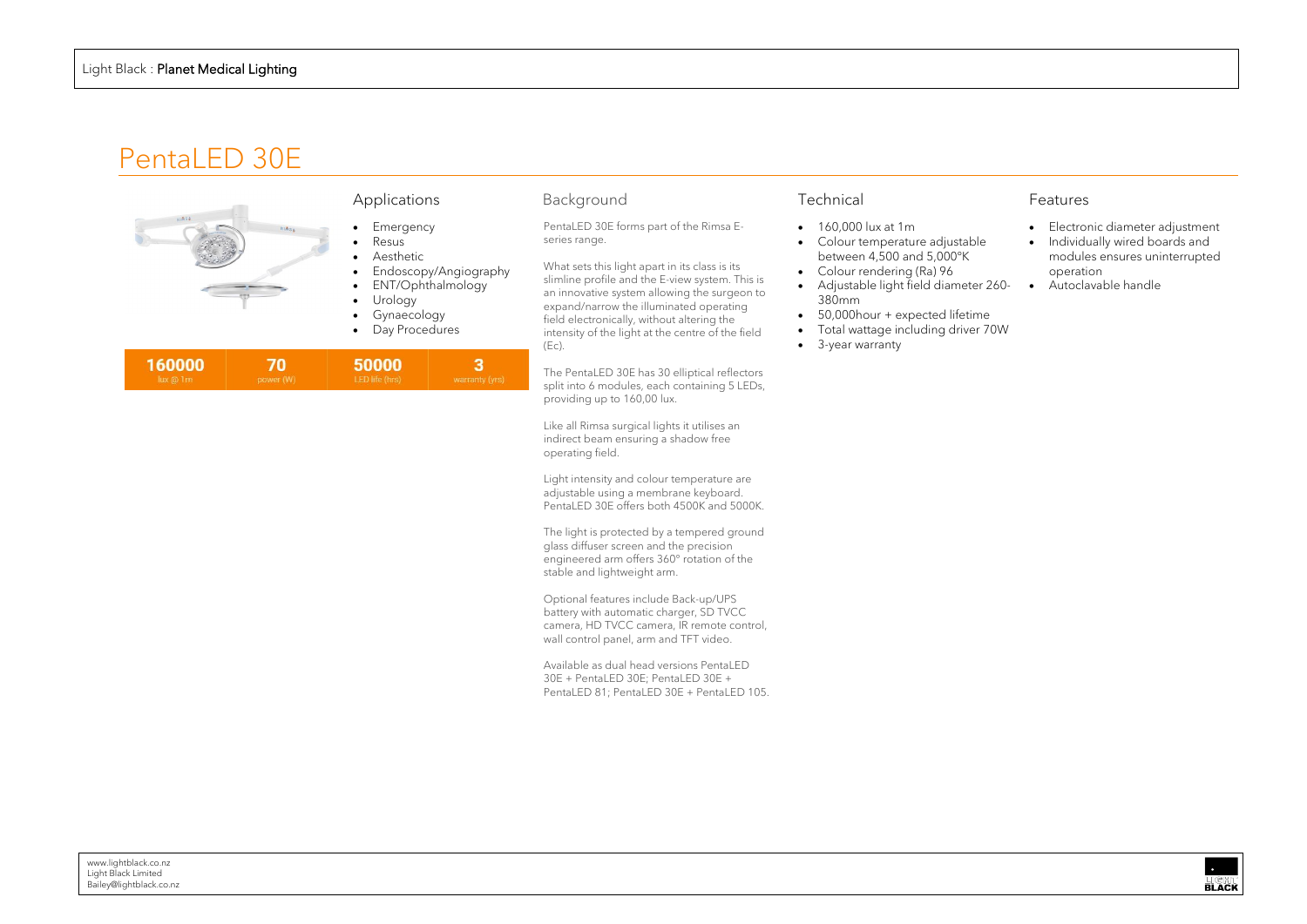# Unica 520



#### Applications

- **Emergency**
- Resus
- Aesthetic
- Endoscopy/Angiography
- ENT/Ophthalmology
- **Urology**
- Gynaecology
- Day Procedures

| 160000 | 53,       | 60000          |                |
|--------|-----------|----------------|----------------|
| ux@1m  | power (W) | LED life (hrs) | warranty (yrs) |

#### Background

Your ally in the operating room, Unica 520's professional full feature set, patented shadow suppression technology and zero glare performance has you covered.

Equiped with Rimsa's new patented 2R Double Reflection, Unica 520 maximises the light emitting surface, obtaining a high performance, deep shadowless light up 160,000 lux – completely glare free.

An evolution of the renowned Pentaled Eseries, Unica 520 includes the renowned E view system allowing the surgeon to expand/narrow the illuminated operating field electronically, without altering the intensity of the light at the centre of the field (Ec). Its high performance, indirect beam reduces glare and ensures a shadow free operating field.

|      | Patented 2R Double Reflection   |
|------|---------------------------------|
| 000K | technology enabling glare-free, |
|      | deep, shadowless light.         |
| 210  | Electronic Diameter adjustment  |



Light intensity and colour temperature are adjustable using a membrane keyboard with 7 colour temperature selections 3800K through to 5000K.

Unica's slimline design and highly flexible arm movement add to its intuitive and premium feature set.

Optional features include Back-up/UPS battery with automatic charger, SD TVCC camera, HD TVCC camera, IR remote control, wall control panel, arm and TFT video.

Available as dual head versions: Unica 520 Twin, Unica 520 Twin (double yolk), Unica 860+520, and single versions: Unica 520 single, Unica 520 single (double yolk) and Unica 520 Trolley

## Technical

- 160,000 lux at 1m
- 7 selections: 3800K through 50
- CRI 96
- Adjustable light field diameter - 350 mm
- 60,000H LED lifetime
- Total wattage consumption 53W
- 3-year warranty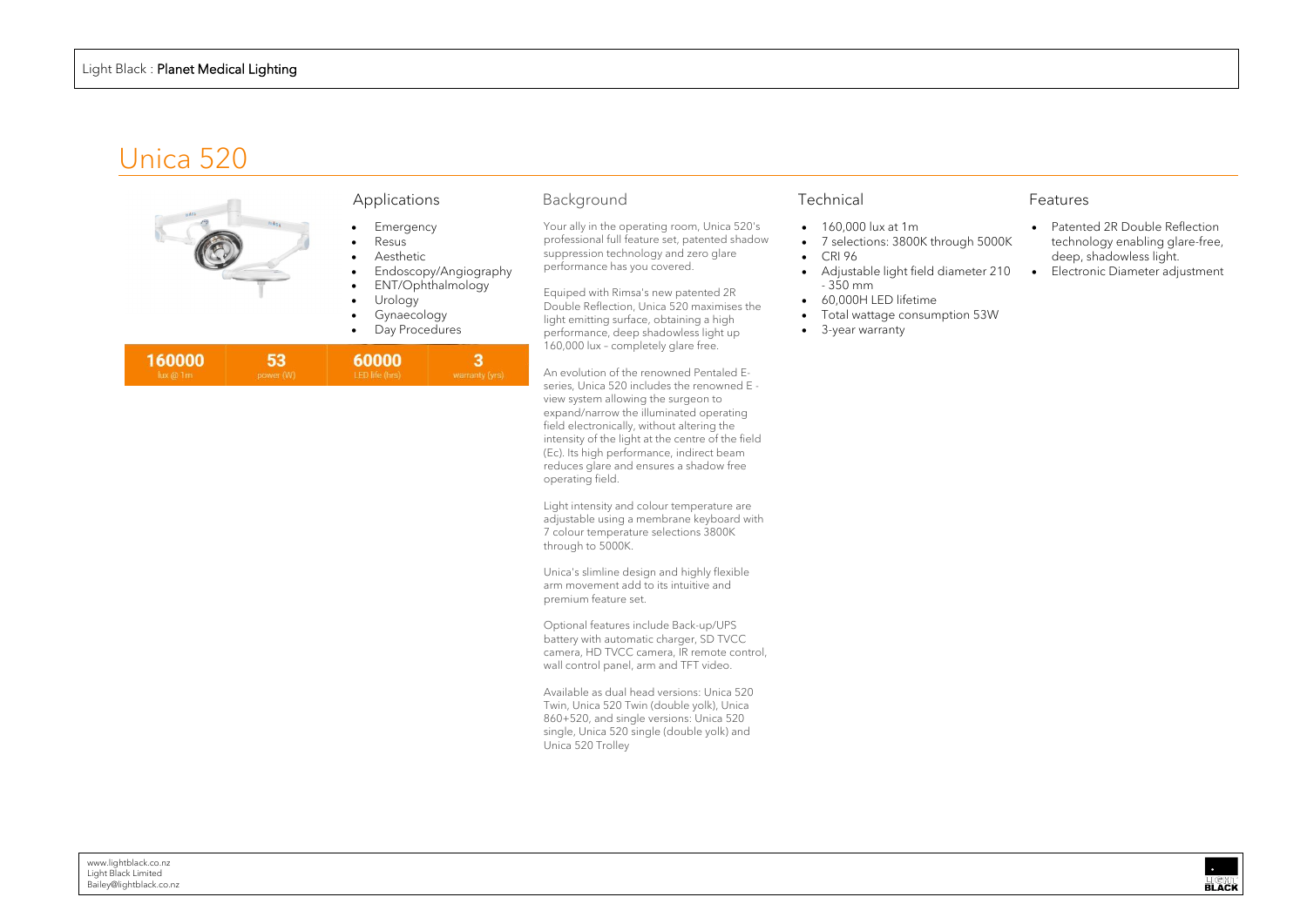- Emergency
- Resus
- Aesthetic
- Endoscopy/angiography
- ENT/ophthalmology
- Urology
- **Gynaecology**
- **Neurosurgery**
- **Orthopaedics**
- Heart/vascular/thoracic • Abdominal/general
- Day procedures

# Major Surgical Lighting

# PentaLED 81



#### Applications

### Background

PentaLED 81 forms part of the Rimsa E-series range.

What sets this light apart in its class is its slimline profile and the E-view system. This is an innovative system allowing the surgeon to expand/narrow the illuminated operating field electronically, without altering the intensity of the light at the centre of the field (Ec).

This hi-tech surgical light is designed to guarantee excellent performance levels. Indirect shadow free light is generated by 81 elliptical reflectors split into 9 modules, each containing 9 LEDs.

This technology is designed to guarantee perfectly focused lighting. The light is prefocused at different distances (from 80 to 200cm).

The E-view system lets the surgeon adjust the extent of the lit field to get the right tpe of light for each surgical procedure.

The light structure of the lamp makes it easy to handle and yet still very stable.

The controls on the membrane keyboard activate, colour temperature (5000K or 4500K), brightness control (u to 160,000 lux) and lit field adjustment.

The PentaLED 81 is equipped with EndoLed, a small amount of light that facilitates endoscopic operations. The surgeon can select the exact brightness and colour temperature required.

Available in PentaLED 81 + PentaLED 30E dual head version and the PentaLED 81 + PentaLED 81 version.

# Technical

- 160,000 lux at 1m
- Colour temperature adjustable between 4,500 and 5,000°K
- Colour rendering (Ra) 96
- Adjustable light field diameter 190- 320mm
- 50,000 hour + expected lifetime
- Total wattage including driver 145W
- 3-year warranty



| 16000 |  |  |
|-------|--|--|
|       |  |  |

- Electronic diameter adjustment
- E Deep light for extra 3D lighting
- E View Expand the light field without affecting the central illuminance (Ec)
- Individually wired boards and modules ensures uninterrupted operation
- Autoclavable handle

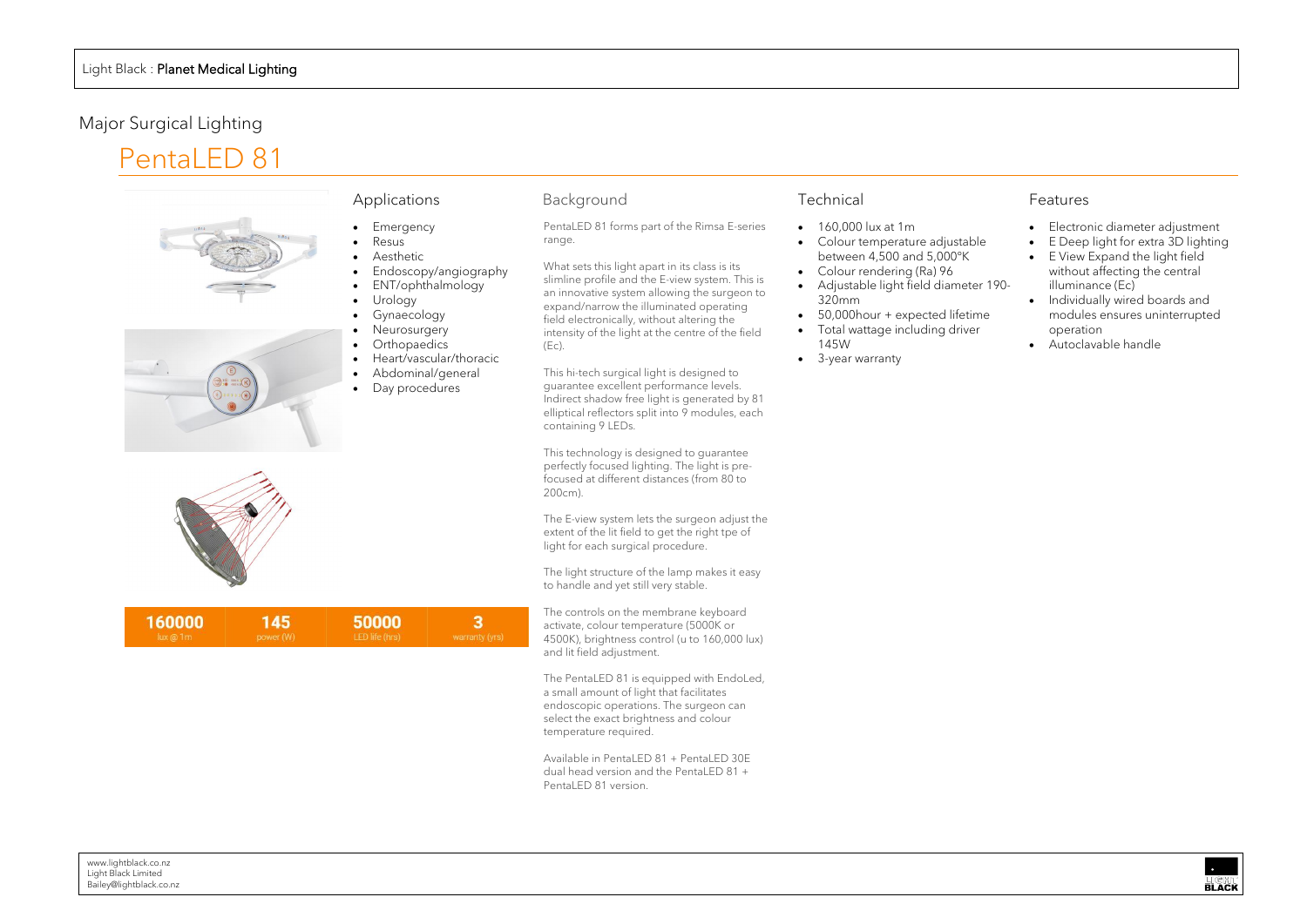# U 29

| $\label{eq:11} 11854$ | Applications                                                                                                              | Background                                                                                                                                                                                                                                                                                                                                          | Technical                                                                                                                                                                                        |
|-----------------------|---------------------------------------------------------------------------------------------------------------------------|-----------------------------------------------------------------------------------------------------------------------------------------------------------------------------------------------------------------------------------------------------------------------------------------------------------------------------------------------------|--------------------------------------------------------------------------------------------------------------------------------------------------------------------------------------------------|
|                       | Emergency<br>Resus<br>Aesthetic<br>Endoscopy/Angiography<br>ENT/Ophthalmology<br>Urology<br>Gynaecology<br>Day Procedures | U 29 expands on the renowned Pentaled<br>series, now in an especially slimline, compact,<br>and affordable package.<br>U 29 inherits Rimsa's E -view system allowing<br>the surgeon to expand/narrow the<br>illuminated operating field electronically,<br>without altering the intensity of the light at<br>the centre of the field (Ec). Its high | 160,000 lux at 1m<br>Selection of 4500K and 5000K<br><b>CRI 96</b><br>Adjustable light field diameter<br>140mm-280mm<br>60,000H LED lifetime<br>Total wattage consumption 50W<br>3-year warranty |
|                       |                                                                                                                           | performance, indirect beam reduces glare<br>and ensures a shadow free operating field.                                                                                                                                                                                                                                                              |                                                                                                                                                                                                  |

Light intensity and colour temperature are adjustable using a membrane keyboard with

selections of 4500K and 5000K.

Optional features include Back-up/UPS battery with automatic charger, SD TVCC camera, HD TVCC camera, IR remote control,

wall control panel, arm and TFT video.

Available as dual head or single versions, with

or without double yolk arm.

- Electronic diameter adjustment
- Individually wired boards and modules ensures uninterrupted operation

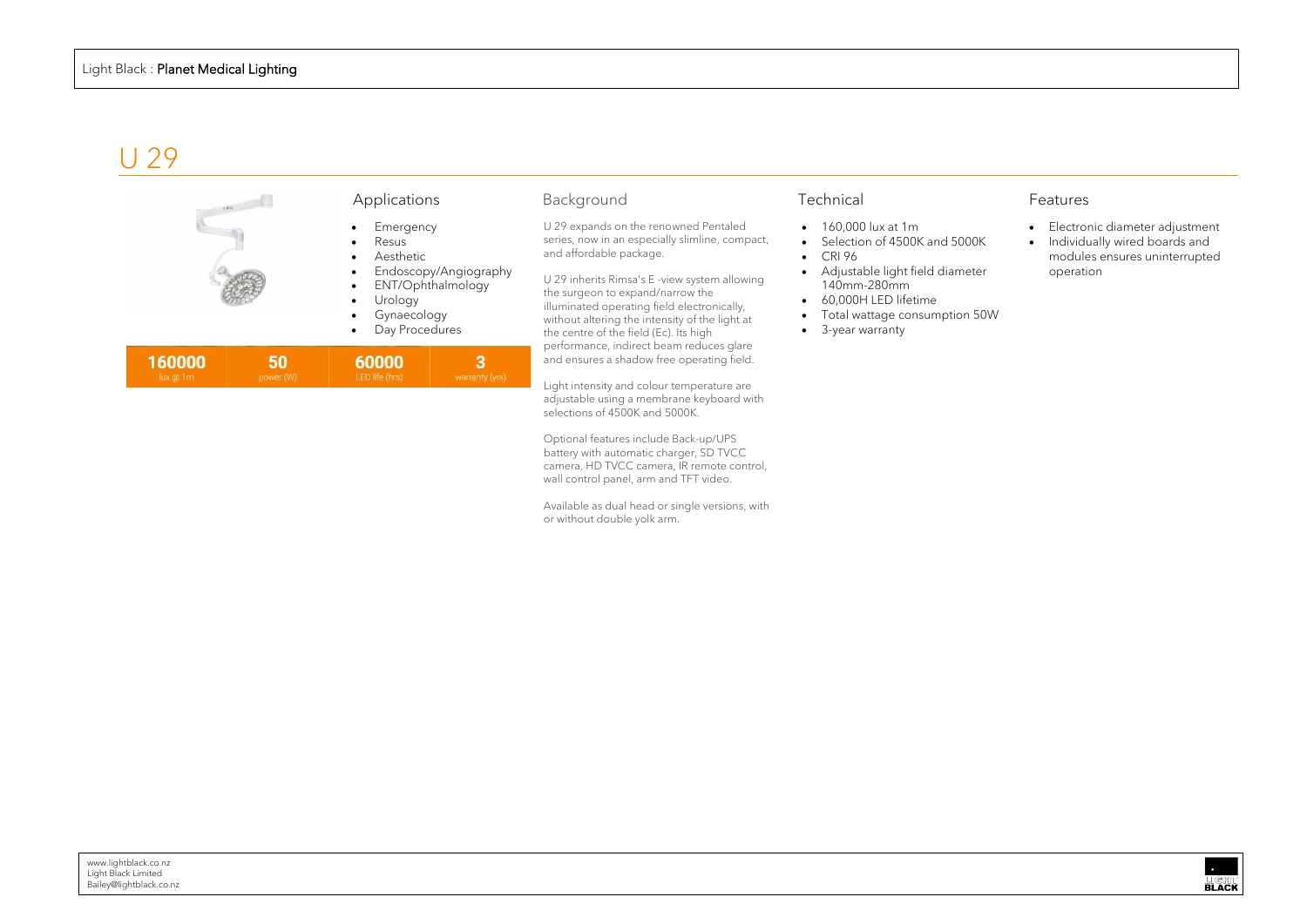# Unica 860

Your ally in the operating room, Unica 860



| 160000   | 120       | 60000          |                |
|----------|-----------|----------------|----------------|
| lux @ 1m | power (W) | LED life (hrs) | warranty (yrs) |

Double Reflection, Unica 860 maximises the performance, deep shadowless light up 160,000 lux – completely glare free.

An evolution of the renowned Pentaled Eseries, Unica 860 includes the renowned E view system allowing the surgeon to expand/narrow the illuminated operating field electronically, without altering the intensity of the light at the centre of the field (Ec). Its indirect beam, with generous diameter adjustment up to 380mm, reduces glare and ensures a shadow free operating field.

Light intensity and colour temperature are adjustable using a membrane keyboard with 7 colour temperature selections 3800K through to 5000K.

Unica's slimline design and highly flexible arm movement add to its intuitive and premium feature set.

Optional features include Back-up/UPS battery with automatic charger, SD TVCC camera, HD TVCC camera, IR remote control, wall control panel, arm and TFT video.

Available as dual head versions: Unica 520 Twin, Unica 520 Twin (double yolk), Unica 860+520, and single versions: Unica 520 single, Unica 520 single (double yolk) and Unica 520 Trolley

## Technical

- 160,000 lux at 1m
- 7 selections: 3800K through 50
- CRI 97
- Adjustable light field diameter 210 - 380 mm
- 60,000H LED lifetime
- Total wattage consumption 120W
- 3-year warranty

|      | $\bullet$ | Patented 2R Double Reflection   |
|------|-----------|---------------------------------|
| 000K |           | technology enabling glare-free, |
|      |           | deep, shadowless light.         |
| 210  | $\bullet$ | Electronic diameter adjustment  |